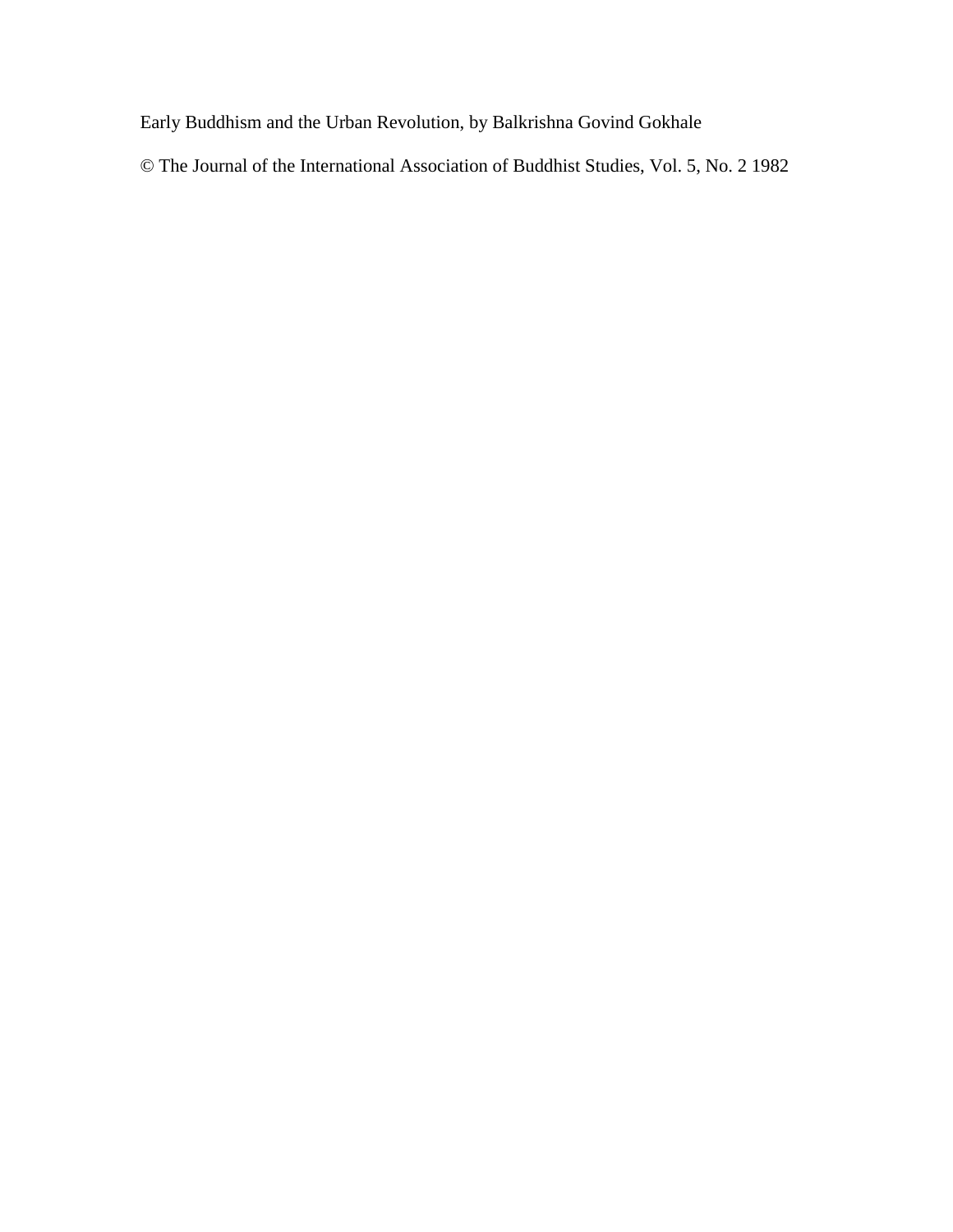# Early Buddhism and the Urban Revolution

## by *Balkrishnn Goliind Gokhale*

#### $I.$

It is now generally accepted that early Buddhism rode to popular acceptance on the crest of a significant urban revolution that swept across large parts of the Gangetic region in the sixth century B.C. A variety of conditions brought this revolution into being. The progressive clearing of forests brought larger areas into agricultural production. The use of iron tools, beginning from about the seventh century B.C., increased agricultural productivity, leading to larger commodity surpluses available for exchange in trade and commerce. The easy availability of metals, copper and silver, led to an increasing use of coinage, facilitating both short-haul and long-distance trade. These early punch-marked coins were issued by guilds of bankers and merchants and later by tribal oligarchies. The emergence of well-defined trade routes bound together far-flung areas of the subcontinent. All these helped create a new and powerful class of merchants and bankers, the greatest of whom was Anathapindika of Sāvatthi, a contemporary of the Buddha and one of his greatest patrons. His purchase of the Bamboo Forest from Prince Jeta and his construction of a great monastery for the Buddha in Sāvatthi is a celebrated event in the early history of Buddhism. Along with this new mercantile class, a new kind of state was also beginning to emerge about the time when the Buddha was completing his long ministry of forty-five years. The most prominent representatives of this political transformation were the kings Bimbisara of Magadha (circa 545-493) B.C.) and Pasendi of Kosala, both of whom were claimed by the Buddha as his personal friends and patrons. The power of these monarchies, especially Magadha, was based on new kinds of armies and instruments of war as well as the expressed needs of the new mercantile class.'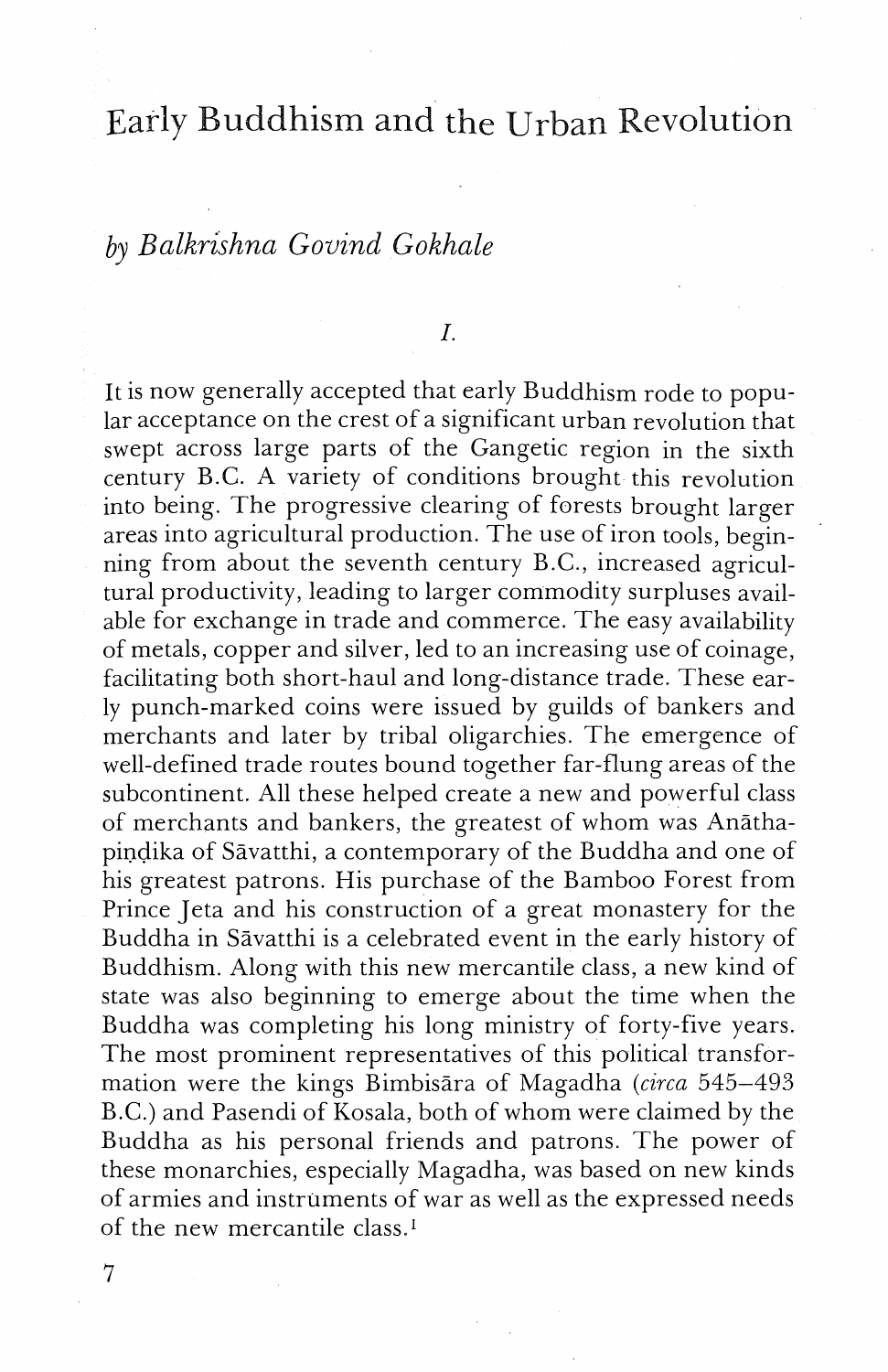Two distinct sers of generalizations may be made about the changes going on in the structure of society in the Gangetic plains during this period. First, there were two kinds of transitions: a) a transition in overall social structure from tribe to class; and b) a transition from a subsistence economy to an economy of relative surplus. Secondly, four different types of urban formations had begun to emerge: a) commercial towns based on an extensive exchange of commodities (Savatthi); b) bureaucratic towns, with their major activity being related to administrative functions (Rājagaha); c) tribal towns, being mainly confederate centers of tribal oligarchies and their clan subdivisions (Kapilavatthu); and d) transportation centers, based on routes of portage (Ujjeni). Inevitably, there is some overlapping of activities in these urban centers, but the typology seems to be both conceptually viable and practically reasonable.

The literature of the Buddhists in Pāli reflects this revolution. Whereas the major Upanisads compiled before the rise of Buddhism have for their background a rural milieu, the literature of the early Buddhists breathes a new urban spirit. Early Buddhism contains a paradox which, however, is more apparent than real. If the mahabhinikkhamana of the Buddha-literally the Great Going Forth—represented a turning away from the world of everyday life, his first sermon at the Deer Park of Isipatana near Banaras, in a sense, was a reaffirmation of that very everyday life which alone could make the Turning of the Wheel of Law, Dhammacakkapavattana, empirically relevant. The argument made here is that the two major events in the early life of the Buddha are meaningful only in relation to one another. Similarly, the institutions of renunciation and confirmation, *pabbajjā* and *upasampadā*, are meaningful only in relation to one another, and the institution of rain-retreat-vassavāsa—which created the institution of the monastery ( $\bar{a}v\bar{a}sa$ ) led to the "socialization" of what had begun primarily as an a-social movement.

The purpose of the present paper is to examine and analyse the specific association between early Buddhism and the new urbanism. It is based on statistical data of associations between early Buddhism and its new urban setting. The argument will be presented in two parts. In the first part, the statisti-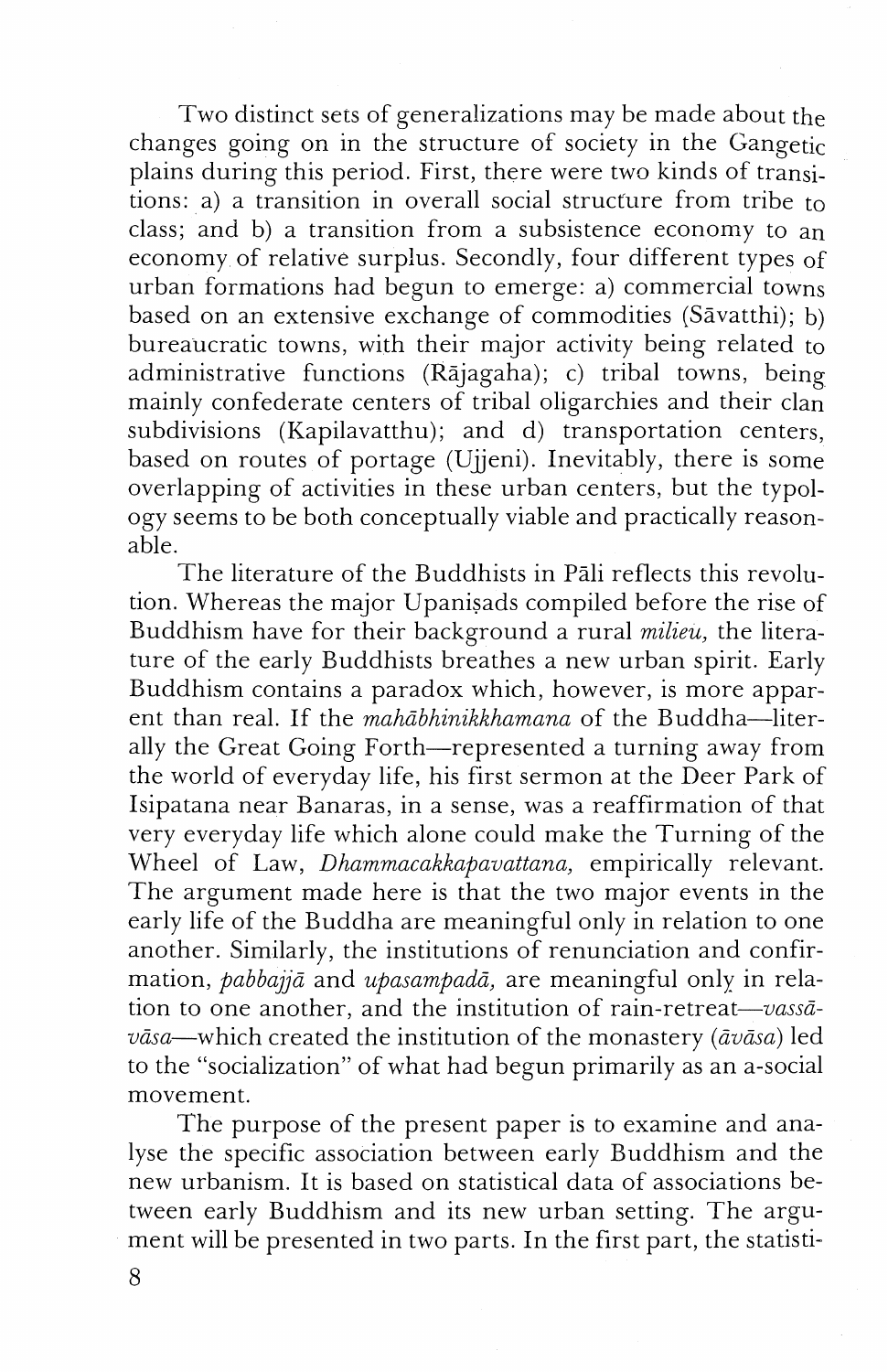cal data on urban centers, cities, towns and market-towns*nagara* and *nigama-found* in *suttas* and/or gathas will be offered. The second part will deal with the implications of these urban associations and any reasonable conclusions that may be drawn from the statistical data.

### *II.*

Before the statistical evidence is presented, some explanation of the rnethodology used in collecting the data will be appropriate. The texts selected for examination are the texts of the *Vinaya Pitaka* (excluding the *Mahāvagga* and the *Cullavagga*), the *Digha* and the *Majjhima Nikāyas*, the *Udāna*, the *Dhammapada* and the *Thera* and the *Theri Giithas.* In the case of the *Vinaya Pitaka*, the *pārājika, pācittiya, pāṭidesanīya* and *sekhiya* regulations were considered to be crucial for the formation of the Buddhist monastic community. The *Digha* and *Majjhima* collections contain the major doctrines of early Buddhism. The *Udāna* is a major single collection of the Buddha's "inspired" or mystical statements. Likewise, the *Dhammnpada,* apart from being the single most important work for the general Buddhist community, monastic and lay, is a significant text for the articulation and exposition of early Buddhist ethical norms and attitudes. These texts probably range in time from the First or Rgjagaha Council, whose historicity is assumed here, to *circa*   $200 \text{ B.C.}$ , that is, after the death of Asoka (circa 274-232 B.C.). The *Thera* and *Theri Gathds* must be assumed to date from after 200 B.C., as they contain verses of persons who lived during the time of Asoka, but the collections themselves must have been completed before 100 B.C. These collections are also significant because they preserve the statements made by a group that may be characterised as the early Buddhist "elite."<sup>2</sup>

A question may be raised here about the exclusion of texts such as the *Sawutta* and the *Arigzlttara Nikdyas* and other texts from the *Khuddaka Nikāya*, notably the *Sutta Nipāta*. The bulk of the material in the first two *Nikayas* is drawn from earlier texts such as the *Digha* and the *Majjhima* and hence most of the place names associated with the *suttas* contained in them may be assumed to have already occurred in the earlier texts. Their in-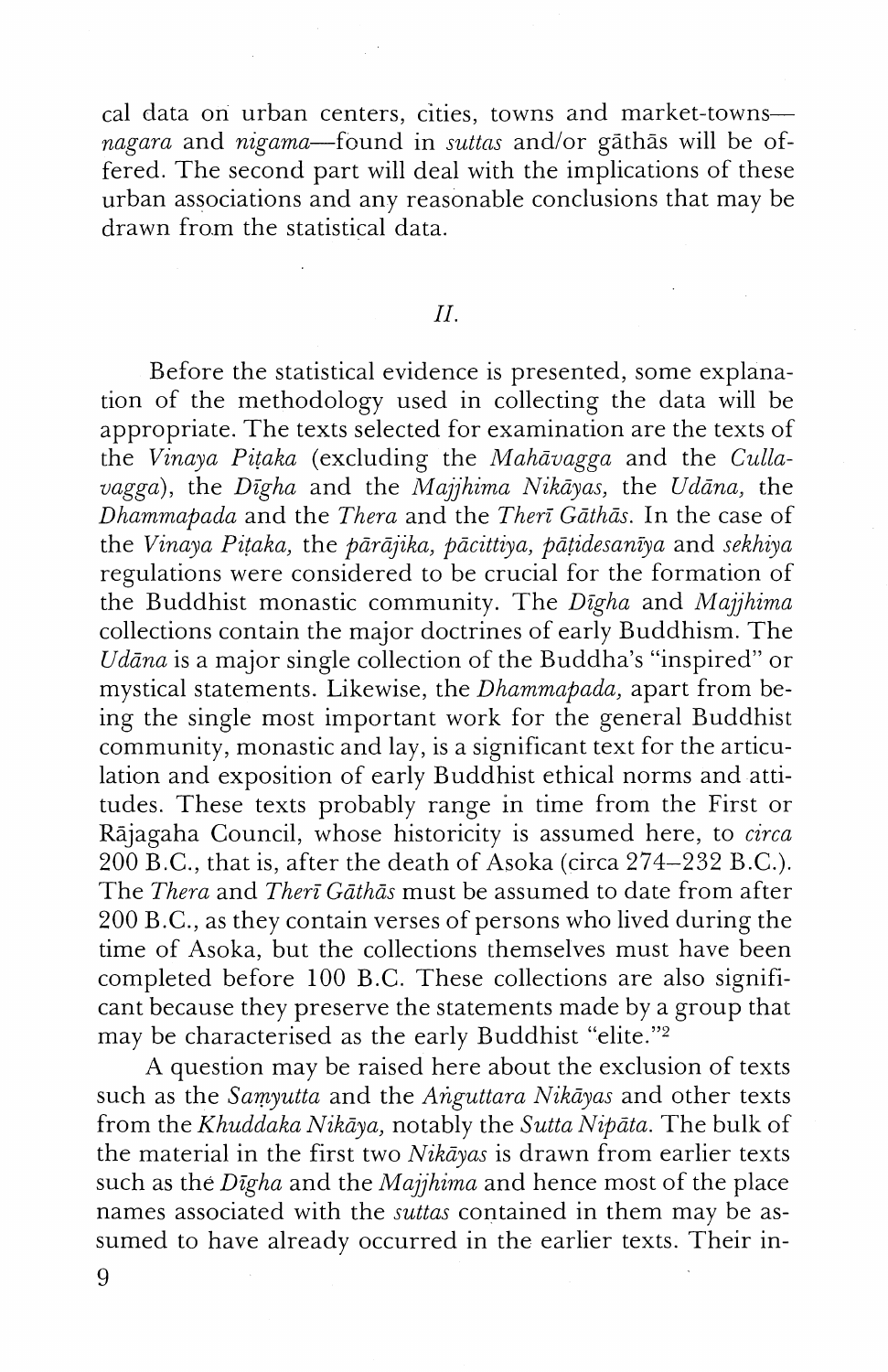clusion, therefore, would not have added anything of significance to our data. Parts of the *Sutta Nipata* undoubtedly belong to the earliest stratum of the Pali literary tradition, but in many cases the association of *suttas* is neither clear nor reliable. Oiher texts, such as *Cariycz Pztaka,* the *JEtaka* or the *Vimana* and *Peta Vatthus,* need not detain us here. They are obviously much later than texts selected here and the evidence on associations with places would be of doubtful validity for our purpose here.

Next we may turn to the method adopted in collecting the statistical data. Every place name associated with the delivery of the rule or *sutta* was carefully noted, and in the case of the *Dhammapada* the information on place of delivery was taken from the commentary. The authenticity of place-association has been assumed, as it is based on a long tradition of faithful text-transmission with little possibility of interpolation or extrapolation. The references were then grouped in terms of places associated with each reference, and the places were categorised as cities and towns *(nagara),* market-towns *(nigama),* villages *(gāma)* and rural areas or countryside *(janapada)*.

The total number of place names thus collected is *1009.* Of these, *842 (83.43%)* refer to five cities, while the rest, *167 (16.57%),* cover *76* separate places, cities, market-towns, villages and countryside. Of the *1009* references, *593 (58.77%)*  are to Savatthi, *140 (13.87%)* to Rajagaha, *56 (5.55%)* to Kapilavatthu, *38 (3.76%)* to Vesali and *15 (1.48%)* to Kosambi. Plotting the places on a map reveals an irregularly shaped triangle with its apex in Campa, the southern side extending to Ujjeni and the northern to Mathurā-the northern side being irregular, as its northernmost point is Kapilavatthu. Outside of this triangle, places as distant as Supparaka and Bharukaccha on the western coast and Patitthana in the far south also occur in our sample; but these are associated with disciples such as some *theras* and *theris,* and the group led by Bavari that figures in the Pārāyana Vagga of the *Sutta Nipāta*. The large number of references to Savatthi can be easily understood, as the Buddha is said to have spent as many as twenty-five rain-retreats *(uassas)*  in that one city. In terms of size and character of the places, *35*  may be called cities and towns, *8* market-places, *45* villages and *3* countryside. Though villages are more numerous than cities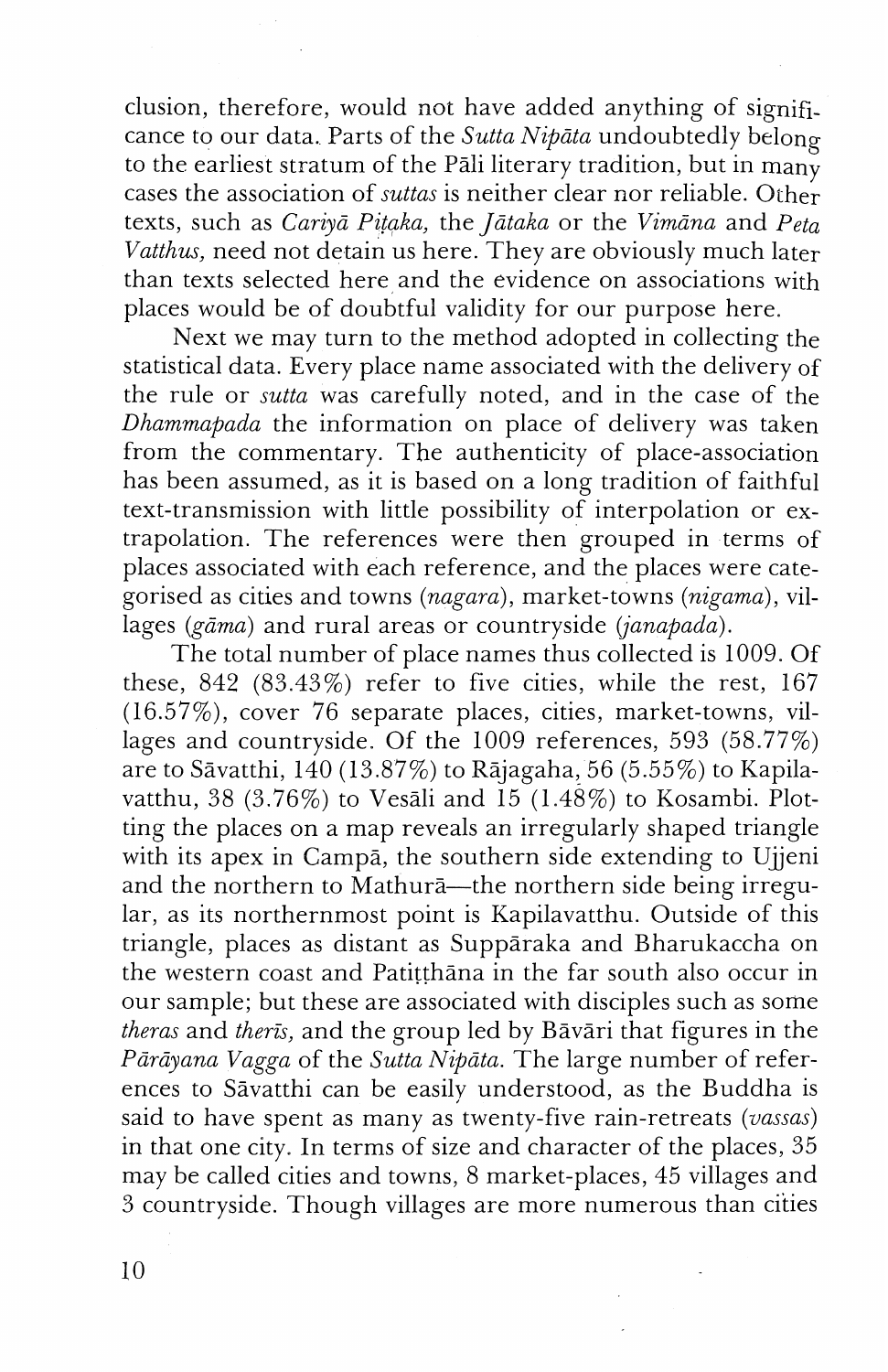and towns in this computation, in *frequency* of *reference* towns far outnumber villages.

What initial conclusions may we draw from these figures? We must assume that during his ministry of forty-five years, the Buddha must generally have established himself in one place during the rainy season and been peripatetic during the rest of the year. Are we to assume that the majority of the texts in our sample were delivered during the rain-retreats? Or, is it possible that we have preserved in our sample only the major part of the Buddha's preaching that was associated with these cities? It is reasonable to assume that not everything that was said by the Buddha has been preserved for us in our texts. The task of preservation of the Buddha's statements was left to his followers who, soon after his demise we are told, gathered at Raj3 gaha in the First Council. If the traditional *Cullavagga* account is to be believed, Upali was responsible for the compilation of the Vinaya, and  $\bar{A}$ nanda for the *Dhamma*.<sup>3</sup> Upali and  $\bar{A}$ nanda undoubtedly drew upon the recollection of many of the assembled members of the Council either for corroboration or augmentation of their own contributions. This has a bearing on the nature of early Buddhism as preserved in the Pali tradition, and will be dealt with later.

### *III.*

Among the cities discussed here, Savatthi has the pride of place, being mentioned 593 times (58.77% of our sample). By another computation, which includes materials from all four *Nikciyas,* 871 *sz~ttas* were delivered in Savatthi; of these, 844 are associated with the Jetavana monastery, 23 with the Pubbārama and 4 with the suburbs. The total is compiled from 6 *suttas* in the *Digha,* 75 in the *Majjhima,* 736 in the *Samjlutta* and 54 in the Anguttara Nikāya. This need cause little surprise, since the commentaries explain that the Buddha spent 25 *uassauiisas* in Savatthi, 19 in the Jetavana and 6 in the Pubbārama.<sup>4</sup> In fact, King Pasendi of Kosala proudly claimed that the Buddha was as much a Kosalan as was the king himself.

S3vatthi has been identified with Sahet-Mahet on the banks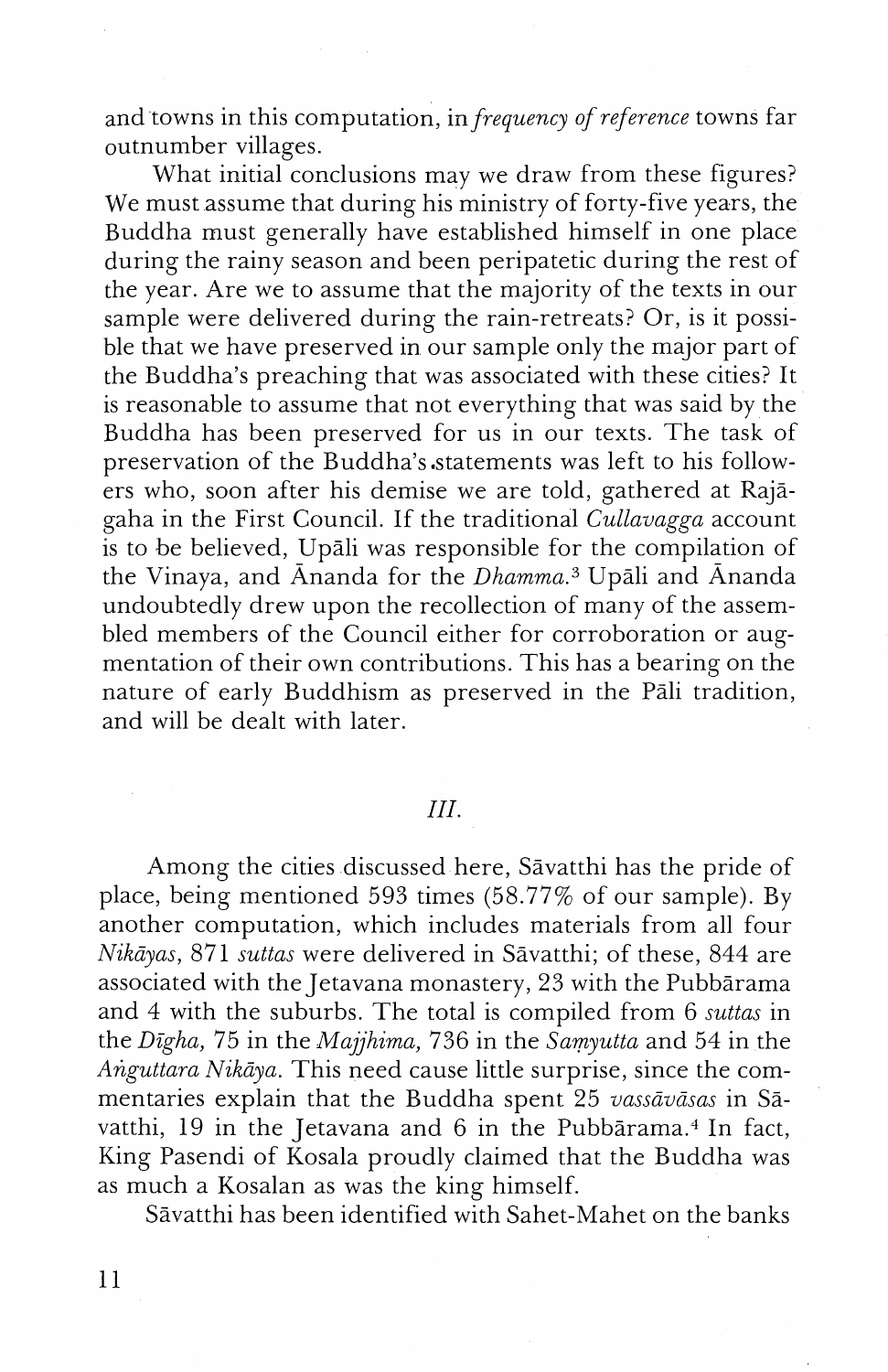of the river Rapti near the border between the Gonda and Baharaich districts of Uttar Pradesh. The city had three gates, south, east and north, the biggest market place being located between the southern gate and the Anāthapindika monastery built on Prince Jeta's land. Access to the city across the Aciravati river was provided by a bridge of boats. The river carried a considerable volume of commercial traffic conducted by professional carriers, and it was also a source of livelihood for numerous fisher folk. Buddhaghosa mentions that Sāvatthi had a population of 57,000 families. If we assume that each family had at least four members, Sāvatthi would then have had a population of 228,000, which is clearly grossly exaggerated. Realistically, we may reduce the figure by three-fourths and assume that the population may have been in the neighborhood of 57,000, which would still make the city a major urban center of the times.

Savatthi was a commercial center of great importance during the Buddha's time. The fact that it was the home of Anathapindika, the greatest merchant-banker of the age, is an indication of the accumulation of mercantile capital in the city. Wellrecognized routes connected it with all other major urban centers, even as far to the south as Patitthana. While a considerable volume of commodity production within the environs of the city may be asumed, the more important activity may have been in commodity-exchange, as the city was very conveniently located for distribution of goods along the sub-Himalayan highlands on the one hand and the riverine territories to the south. It was probably the most important center of early Buddhism before the rise of imperial Magadha. A number of celebrated personalities, monks, nuns, laymen and laywomen were either natives of the city or were first converted to the faith there.

The fact that the Buddha spent as many as 25 vassāvāsas in Savatthi raises some intriguing questions. Why did the Buddha return to the city for the rain-retreat over such an extended period of his career? One obvious reason may have been the presence of powerful patrons such as Anathapindika and Visakha, as well as King Pasendi. His hometown, Kapilavatthu, lay far to the north, and Rajagaha had equally obvious disadvantages. Rajagaha was the capital of the parricide Ajatasattu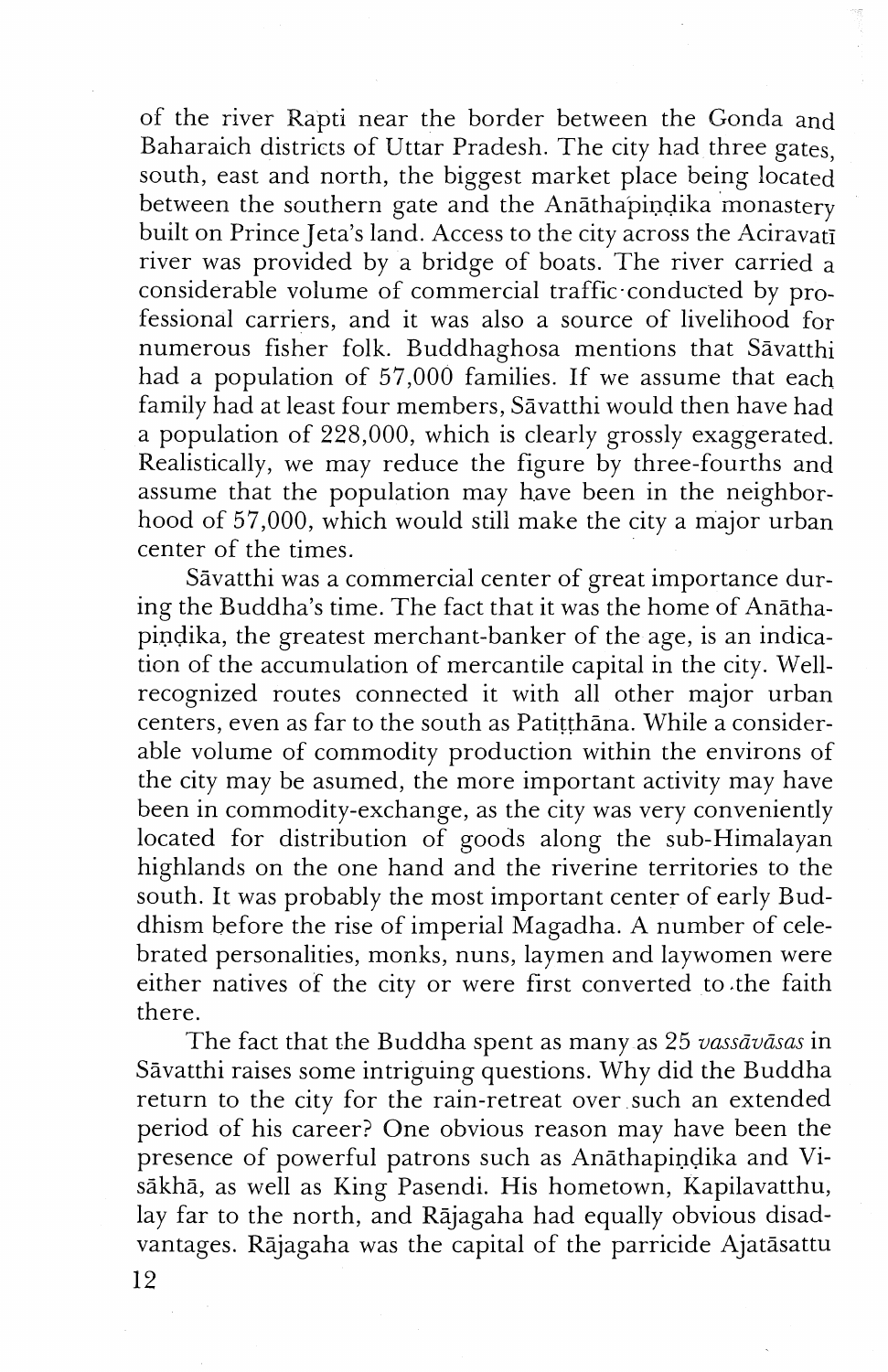before he began the construction of Pataliputta. Besides, Rajagaha at this time was, in terms of commercialization and urbanization, less distinguished than Savatthi. The Buddha could have frequented Kosambi more than he actually did, but, again, Kosambi was no match for Sāvatthi. The choice of Sāvatthi, therefore, was deliberate for a variety of reasons, not the least important being the high degree of mercantilism and urbanism represented by the city. It was in Savatthi, as our evidence indicates, that the first contours of the new urbanism, with its new powerful classes of merchant-bankers and kings, began to take shape. It was this combination that became the basic support of the early Buddhist movement and it was this class coalition that lent its distinguishing character to the philosophical content of the movement. This new urbanism created complex problems of individual, familial and social relationships which early Buddhism sought to address with its emphasis on moral values and individual ethical and spiritual culture. This, in part, may explain the relatively a-metaphysical predilection of the early Buddhist movement.<sup>5</sup>

Next in importance to Savatthi was Rajagaha. It is mentioned 140 (13.87%) times in our sample. It is identified with Rajgir in Patna district of Bihar. The southern part was girt by five hills and was fortified, while the northern part was inhabited by commoners. The most celebrated spots in the city mentioned in our texts were the Veluvana (bamboo forest), the Tapodanārāma on lake Tapoda, and the Jīvakaambavana and Nālandā on the outskirts of the city. Nālandā later became famous as the seat of the great university. The Buddha spent the first, third, fourth, seventeenth and twentieth rain-retreats at Rsjagaha.

Rajagaha was important primarily for being the capital of the rising Magadhan monarchy. It must have attracted merchants and bankers, though its commercial importance does not compare with that of Savatthi or Ujeni. Both Bimbisara and his son and successor Ajatasattu were supporters of the Buddha, the former more so than the latter. Another famous supporter was Jīvaka, the royal phsyician and surgeon. Rājagaha reflects the importance of royal and bureaucratic support for the success of the early Buddhist movement. $6$ 

The third city was Kapilavatthu, the "home"-town of the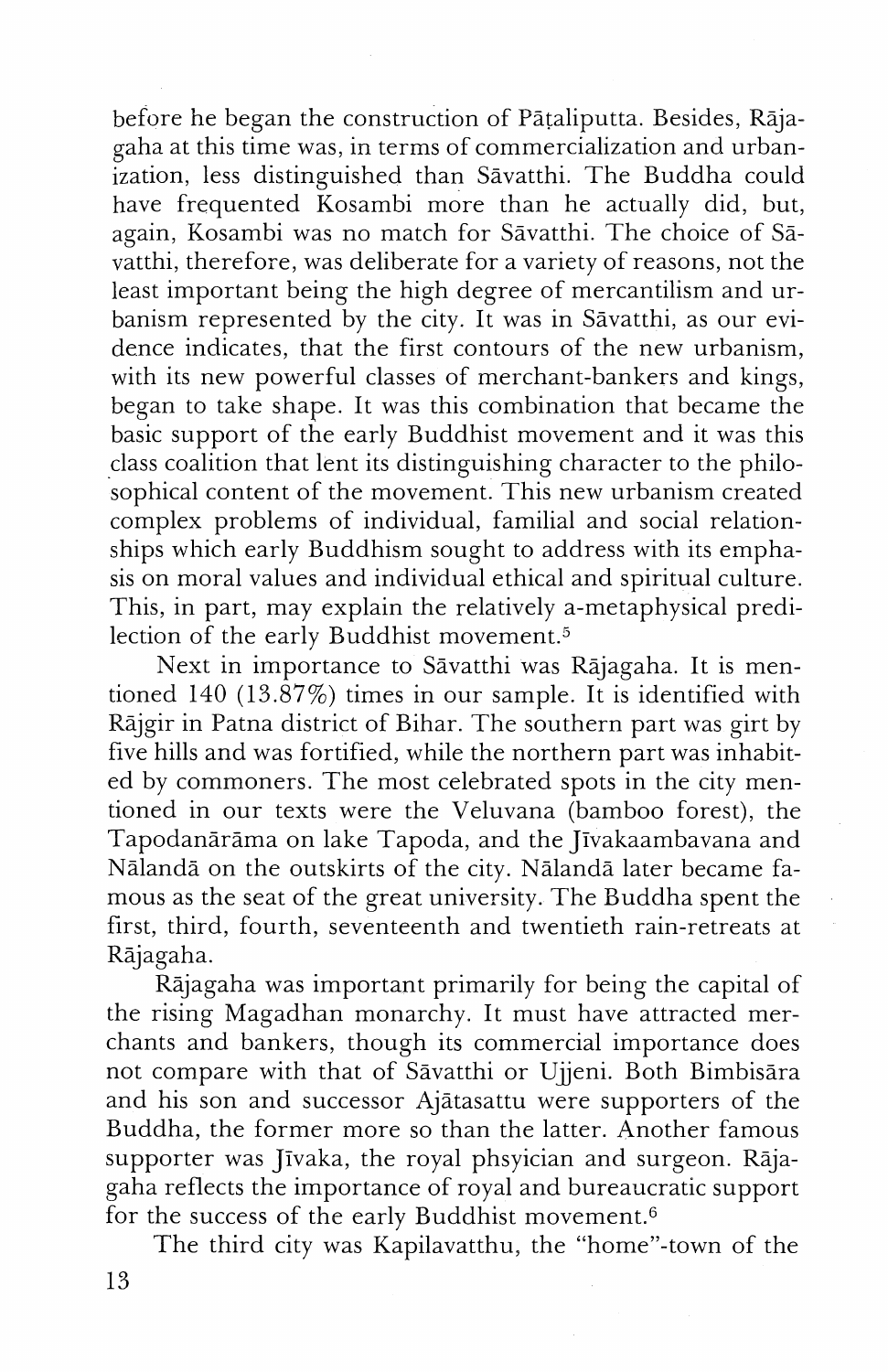Buddha. It was the capital of the Sakyan realm and it was here that the Buddha spent his childhood and early adult life. It is generally identified with Piprawa, near Lumbini in Nepal, close to Rummindei, in the Nepalese Tarai, where is located the Asokan pillar commemorating the Emperor's visit to the birthplace of the Buddha in the twentieth year of his reign (circa 250 B.C.). The Buddha returned to Kapilavatthu in the very first year after his enlightenment, "converting" his father Suddohdana to the new faith. Later Buddhist texts lavishly describe the greatness and wealth of the city, filled with market-places and gardens and impressive gate-ways. Obviously, a great deal of poetical exaggeration is involved in such accounts, developed centuries after the Buddha's passing. While some trade at Kapilavatthu cannot be ruled out, it is doubtful if the city compared with Savatthi and Ujeni or even Rajagaha in commercial importance.<sup>7</sup>

There are  $38$  (3.76%) references to Vesali in our sample. Vesali was the capital of the Vajjian confederacy. The Buddha first visited it during the fifth year after his enlightenment. Vesali is identified with the village of Basarh in the Muzaffarpur district of Bihar. Though the city was a great center of Jainism, the Buddha, too, had numerous followers there. There are references to a great famine at Vesali. The city, according to literary accounts, was surrounded by three walls and had three gates with watch-towers. It was at Vesali that the Vajiputtaka monks raised the "ten points" that led to the Second Council and the great schism. As the capital of the confederacy, Vesali must have been home to numerous "Rajas" as well as to the celebrated courtesan Ambapali. The Buddha himself referred to Vesali as charming ( $r_{\alpha}$ man $\bar{v}_{\alpha}$ ), with a number of shrines, such as Udena, Gotamaka, Sattamba, Bahuputta, Sārandada and Cāpāla.<sup>8</sup>

The city of Kosambi has 15 (1.48%) references in our sample. It was the capital of the kingdom of the Vatsas or Vamsas, ruled by Parantapa, a contemporary of the Buddha. Udena, Parantapa's successor, is the hero of the cycle of stories centering on Udena's romantic involvement with Vāsavadattā, the daughter of Canda Pajota, the king of Ujeni celebrated in Pali and Sanskrit literature. Kosambi is identified with Kosam, near Allahabad, on the Yamuna river. It was the capital of a Maur-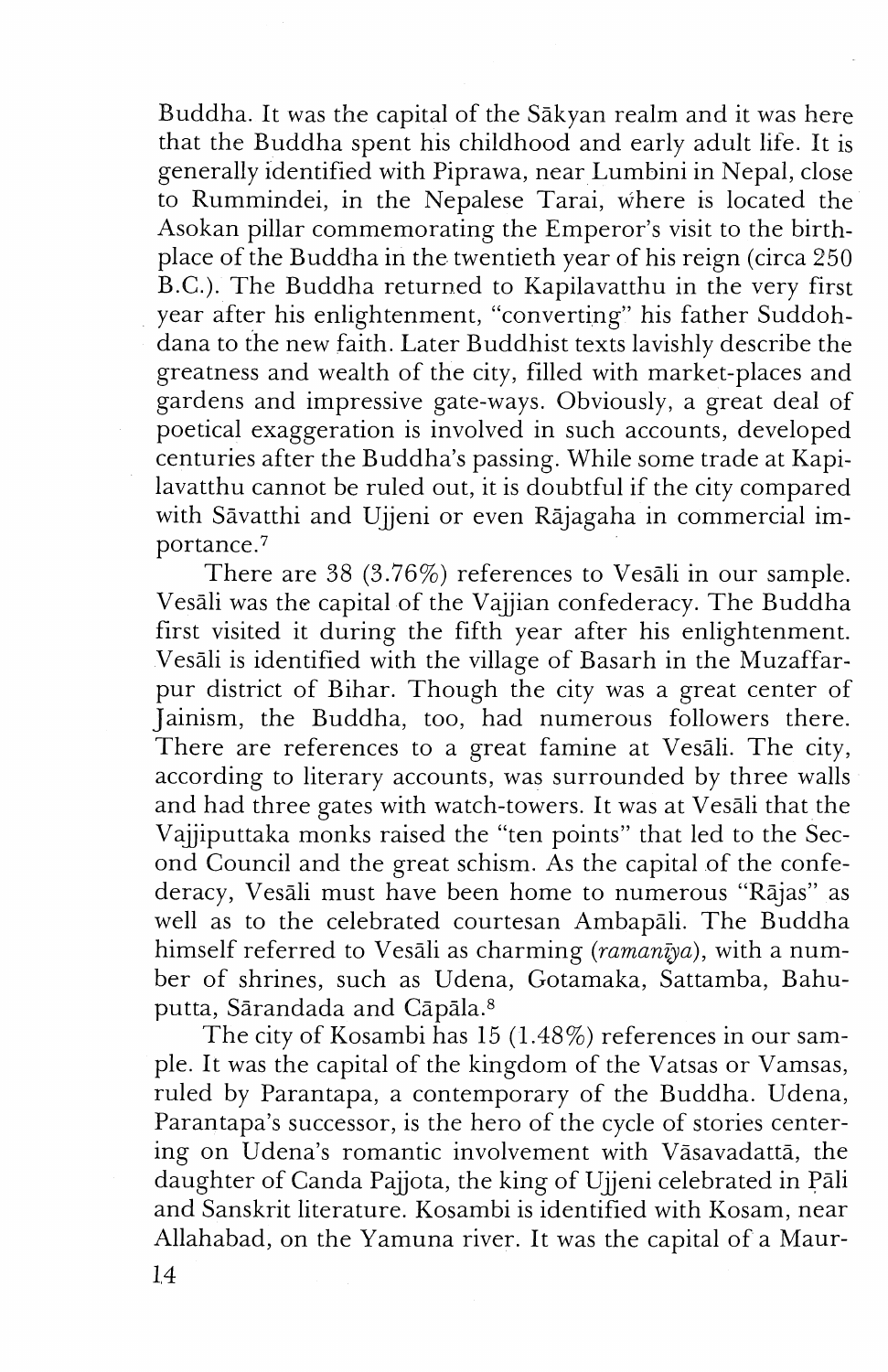yan province, as indicated by its being the original site of Asokan inscriptions, including the well-known schism edict. Commercially, Kosambi was as important as Sāvatthi, as it was an important staging point connecting Kosala and Magadha from the south and west. In the well-known *Sutta Nipata* list of points followed by Bāvari's disciples from Māhissati to Vesāli, the route goes from Ujjeni and Vedisa, to Kosambi, to Savatthi, and finally to Vesāli. Kosambi had at least four great monasteries, the Kukkutārāma, the Ghositārāma, the Pāvārika mango grove and the Badarikārāma, the first three named after three prominent citizens of Kosambi. Kosambi was the scene of the first schism among monks. When recalcitrant monks refused to heed the Buddha's advice on reconciliation, the Buddha left the place in disgust and retired to the Parileyyaka forest. The Pali texts mention several families of bankers of Kosambi, and also numerous nāgas. Kosambi was obviously a storm-center of monastic disputes, as indicated by the Kosambi episode mentioned above and the edict bearing on an actual or impending schism during the time of Asoka. Kosambi also figures in the accounts of the Vajjian heresy of Vesāli, when Yasa Kākandaputta, on his expulsion by the Vajjian monks, went to Kosambi and sent messages to orthodox monks of various centers in the west.<sup>9</sup>

Ujjeni, one of the leading cities of the times, is mentioned only four times in our sample, and these references come from the *Thera* and *Therī Gāthās*, which must be dated considerably later than the life-time of the Buddha. It was the capital of the kingdom of Avanti, ruled by Canda Pajota. It was a major point on the trade route connecting the south with the north, east and west. It has been identified with modern Ujain in Madhya Pradesh. The Buddha never visited it, though Ujjeni was the home of several of his prominent disciples, such as Mahākaccāna, Isidāsi and Padumāvati. Mahākaccāna was ranked among the ten leading male disciples of the Buddha, especially honored for his skill in expounding the *Dhamma*. From the Vinaya account, it is clear that Buddhism had few followers in Avanti during the lifetime of the Buddha. A large community eventually grew in Avanti, after Sona Kutikanna, a disciple of Mahākaccāna, went to see the Buddha at Sāvatthi and, at the behest of his teacher, Mahgkaccana, narrated the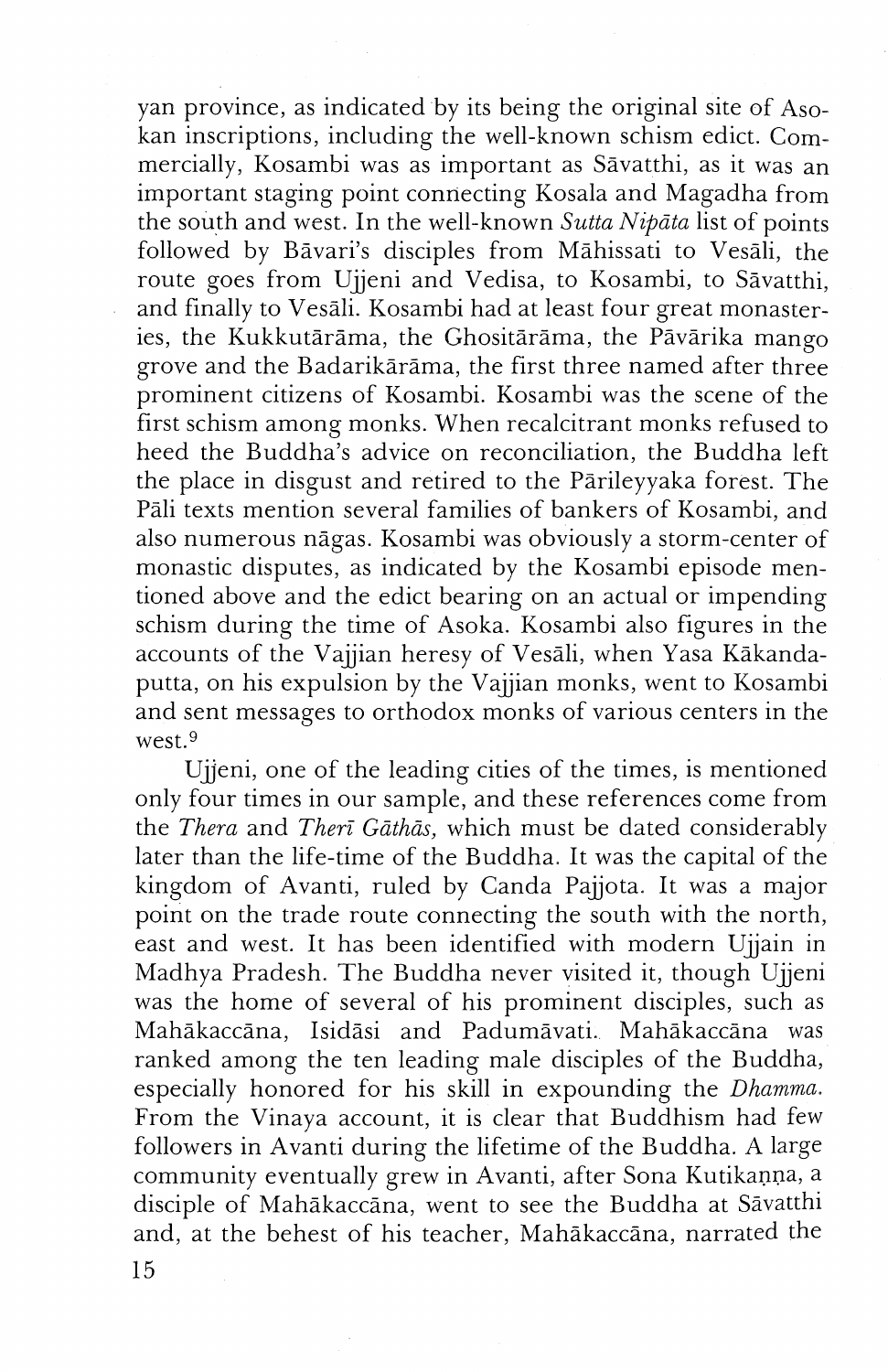conditions of life and the Order in Avanti-which were so very different from those in the *majjhimadesn.* The main points made in this presentation were that Avanti had few monks, so that it was difficult to muster a chapter of ten fully-ordained monks for the ordination ceremony of new entrants; the soil was rough and hard, requiring shoes with thick linings; the people frequently bathed; sheep, goat and deer-skins were used as coverlets; and robes were gifted to designated monks. These conditions necessitated the modification of several rules regarding ordination, use of coverlets and shoes, and other matters pertaining to monastic life. The Buddha made the requested modifications to suit conditions in Avanti and the south. The mention of plentiful cattle and black soil is interesting, as it gives us an indication of the economic importance of these two factors.<sup>10</sup>

The other important city mentioned in our sample is Campā (6 times). It lay on a river of the same name, a tributary of the Gangā, and is identified with a site some 24 miles to the east of Bhagalpur, in Bihar. It was well known as a commercial center and capital of the kingdom Ariga before its annexation by Magadha. Merchants from Campa traveled to Suvannabhumi, the Malayan Peninsula, for trade. The Buddha visited the city several times, as did the monks Sariputta and Vamgisa. Campā had a considerable number of monks resident in its *civasas,* as indicated by the fact that an entire *Khandaka* (IX) of the *Mahāvagga* is associated with the city. The section deals with the validity or otherwise of certain official acts of the sangha. Campā seems to have lost a great deal of its earlier importance even during the lifetime of the Buddha, as a result of its being incorporated by the rising kingdom of Nagadha, under Bimbisāra.<sup>11</sup>

Besides these cities and towns, a number of *nzgamas* also figure in our accounts as being associated with the preaching activities of the Buddha. There are at least seven such *nigamas*  mentioned by name: Kammāsadamma, Thullakotthita, Āpaṇa, Nadika, Assapura, Vegalimga and Medalumpa. To these may be added Alavi, which was both a town in its own right and also a *nigama.* Of these, Kammasadamma and Thullakotthita were located in the Kuru region; their prosperity lay in their rich agricultural produce, the basis of a considerable regional trade.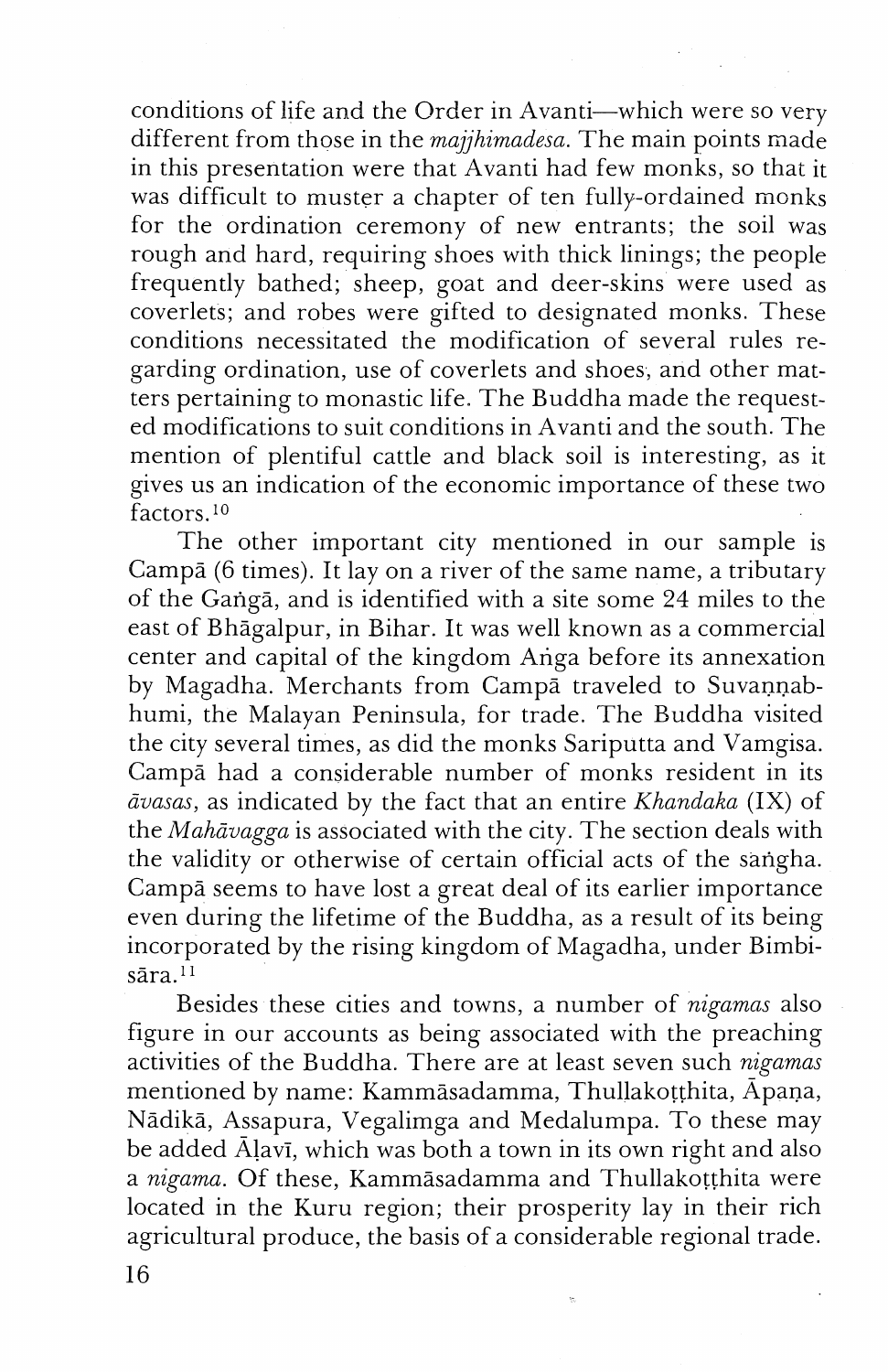The term *nigama* is specifically used to indicate a predominantly mercantile town, its major economic activity being the exchange of commodities by merchants and bankers. Some texts make a distinction between *nigamas* that were primarily centers of monetary transactions controlled by bankers *(seghis)* and those that had some banking but specialised in exchange of goods. The fact that a number of such functionally specialised centers had sprung up may be taken as an indication of the development of mercantilism and urbanism during the Buddha's time and after. Only a considerable surplus in commodity production could lead to extensive trade, accumulation of mercantile capital and the emergence of a powerful class of merchants and bankers. This new class was in search of new ethical values and a "religious *weltanschauung*" of a significantly different character than the one contained in the old Vedic reli $g$ ion.<sup>12</sup>

Finally, there was the *gāma*, the primordial village. In this category, a distinction is made between the ordinary *gama* and a *Brdhmanagdma* (a Brahman village). A *gcima* ranged from a single household sheltering an extended family to several hundred homes inhabited by a large number of families. Its territorial limits were defined by hills and rivers, forests and/or walls and ditches. The principal occupations were agriculture; arts and crafts for manufacturing tools, implements and other articles largely for local use; and cattle-keeping.

The *Bnihmangama* is a familiar phenonenon in the *Aiikqa*  literature. The literal translation would be "Brāhmaņa-village" which may mean either a village owned and/or dominated by Brāhmanas, or a village in which the Brāhmanas predominated by virtue of their numbers. There is evidence for both renderings. The process of the development of such Brahmans *gamas*  can only be speculated on. They may have begun as settlements created by Brāhmaņa enterprise, or they may have been designated by the state as areas given over to Brāhmana occupation and economic exploitation. Some Brāhmanas also enjoyed *Brnhrnadeyya* lands, described as full of people; replete with pastures, tree-groves and food-grains; and given over to Brahmanas by kings as their exclusive domain as a matter of royal patronage of Brahmanical learning and ritual. The Buddha delivered a number of his discourses in the course of his en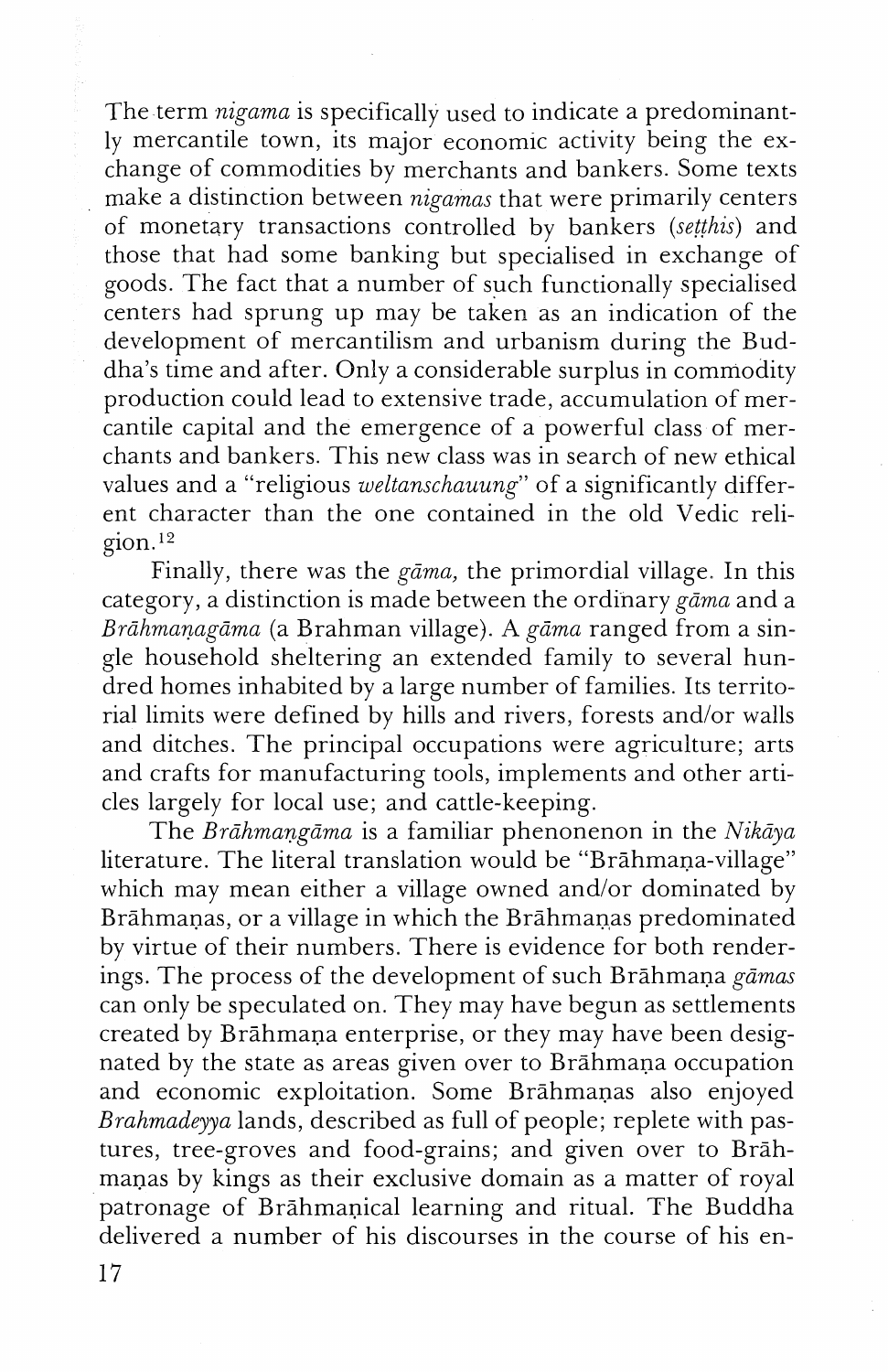counters with these wealthy Brāhmaņas in their Brāhmaņagā $mas.$ <sup>13</sup>

That the economy was advanced to a stage of considerable commodity production and exchange is reflected in the diversity of products and occupations mentioned in early Buddhist literature. A list of cereals, grasses, dyes, oil seeds, trees and flowering shrubs, birds and reptiles and small and large biped and quadruped animals collected from the Vinaya literature alone gives us an impressive 124 different items. Most of them figured in local as well as long-distance trade.14 The frequent references to copper, tin, bronze, iron, gold and silver are evidence of development of metal technology. The caravan leader  $(sathavāha)$ , with his large assemblage of bullock-carts (usually stated as 500 in round numbers) and draft animals, winding his way through forests and across deserts of the seas to Southeast Asia, is a familiar figure in the *Jātakas*. We may assume that caravan leaders, merchants and bankers were as ubiquitous during the time of the Buddha, though not as numerous, as in the succeeding periods.

This picture of the social and economic background of early Buddhism is significantly different from that of the Vedic, Upanisadic and early Epic times. Early Buddhism and Jainism belonged to the urban milieu far more than did the earlier Vedicism or later Brahmanism (Hinduism) of post-Maurya times.<sup>15</sup>

 $IV$ 

What conclusions may we draw from the evidence set forth above? Our sample survey makes it clear that the culture portrayed in our existing texts is decisively urban, much more so than the preceding and succeeding phases of the civilization of ancient India. The Buddhism of our texts is a Buddhism predominantly of the cities, towns and market-places. Its social heroes are the great merchant-bankers and the new kings, perhaps in that order of importance. This Buddhism drew its major social support from these classes and, in turn, reflected their social and spiritual concerns. These classes needed a new spiritual-social orientation and value-system, which early Buddhism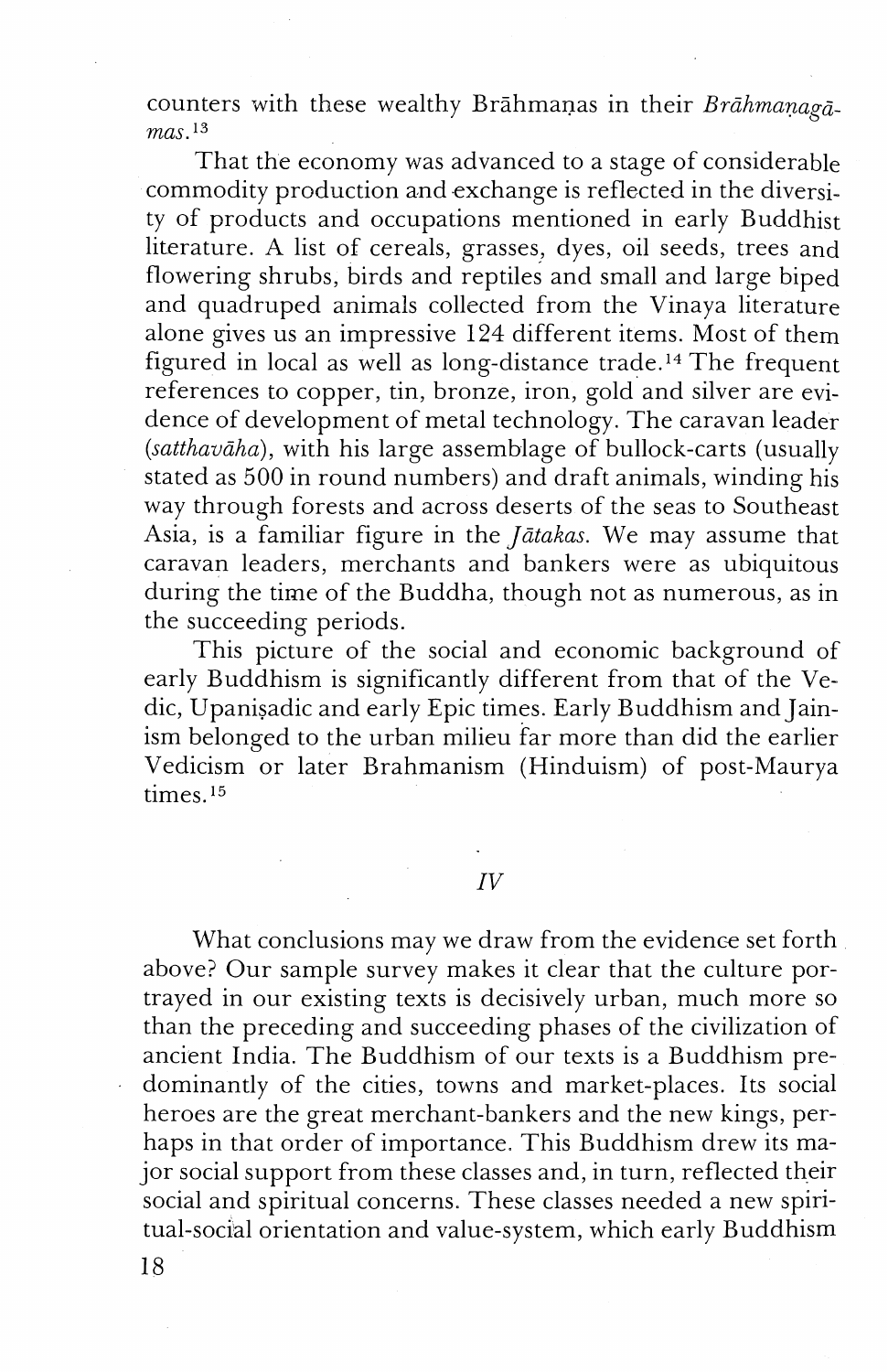provided with its opposition to the old Vedic theology, sacrificial ritual, the dominance of the priest, and the emerging menacingly rigid social hierarchy. They needed new socially-oriented ethical values, in which the individual (and his family) rather than the *varna-jāti* were the center-piece, and the Buddha articulated such values. It is fashionable to portray the Buddha as the first great reformer in Indian social history, striving to attack and destroy the "caste" system. This is an instance of reading modern (or contemporary) social values into ancient texts, and it is a gross over-simplification. The Buddha did ignore caste distinctions in the matter of admission to and treatment of individuals within the sarigha. Outside of it his attitude was pragmatic, if not ambivalent. He seems to use the *varna-jati* terminology of his times in his references to existing society and only tends to rank the *Khattiya* as higher than the Brāhmana. He ridicules Brahmana pretensions to ritual purity and social eminence and insists that a person be judged by his individual virtue rather than his familial, class or social origins.<sup>16</sup> This was precisely the demand of the new urban social classes who felt closer to the Buddha than to the traditional Brāhmana and sacrifice-dominated Vedic cults. These classes were not much interested in speculative metaphysics, for their emphasis was on practical and everyday concerns of making good in this world and assuring one's welfare in the next. That is one of the reasons why so much of early Buddhism is addressed to ethical concerns rather than speculative metaphysics. The Buddha seems to have offered moral justification for social well-being and success. The later metaphysical Buddhism of the *Abhidharmikas* and Mahayanists was a product of an age of "villagism" and the emergent quasi-"feudal" society. The metaphysical gain became a social loss, for what Buddhism gained in speculative metaphysics, it lost in its social roots. This is reflected both in the increasing trend of using Sanskrit as a vehicle for religious articulation and the widening gulf between the monastery and the laity. The urban revolution did not create Buddhism, but it was certainly vital for its early popularity and material support. A decay of that urbanism sapped some of the socially vital foundations of the Buddhist movement.

Finally, the arguments stated above cannot be disassociated from the nature of the collation and transmission of the early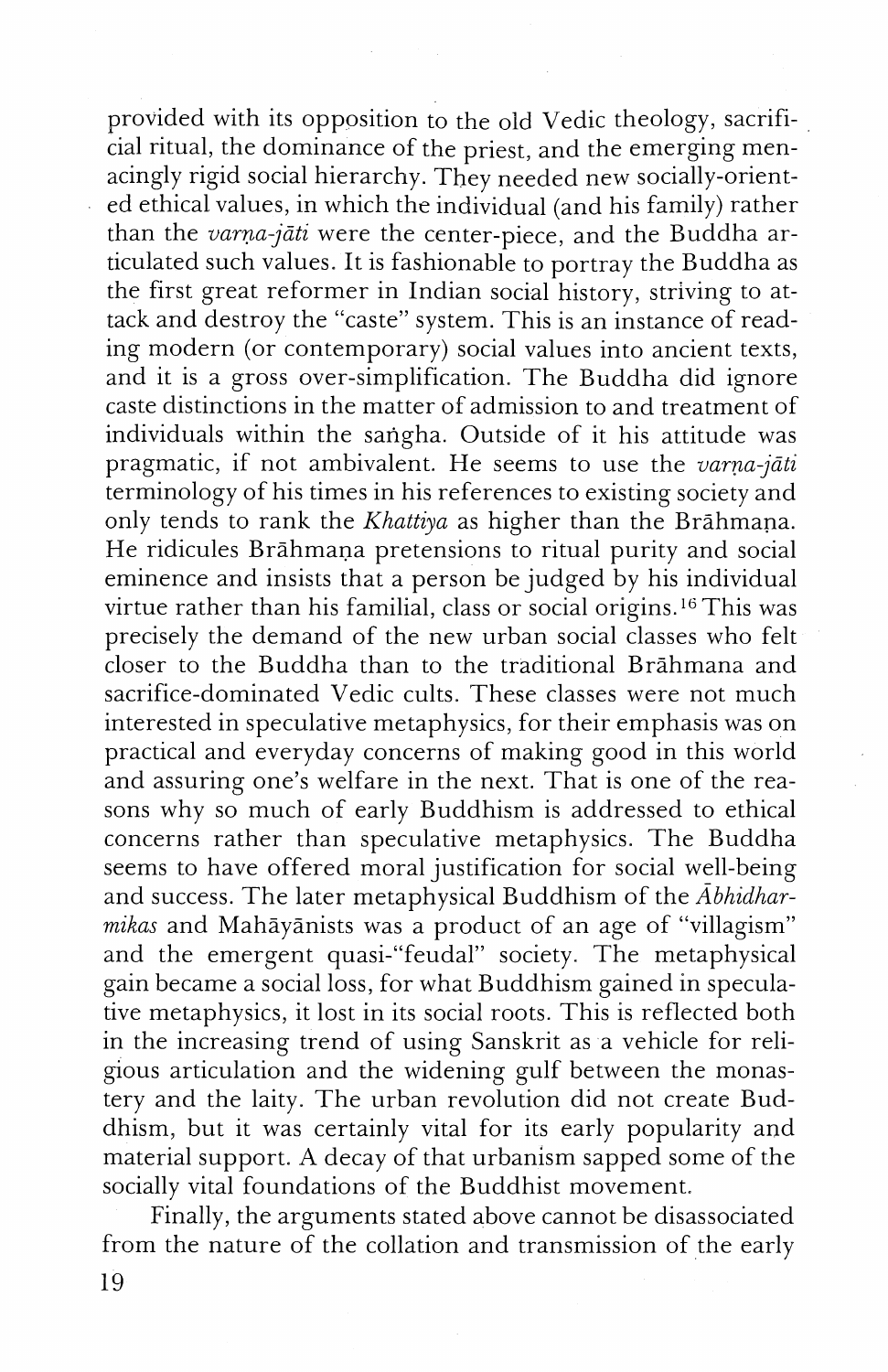Buddhist Pāli texts. Sāvatthi, as noted above, was associated with many of the *suttas* of the four *Nikāyas*, which led Mrs. Rhys Davids to suggest that either the Buddha "mainly resided there or else Sāvatthi was the earliest emporium (library?) for the collection and preservation (however this was done) of the talks." **6.** P. Malalasekera agrues that "The first alternative is more likely, as the Commentaries state that the Buddha spent twenty-five rainy seasons in Sāvatthi-this leaving only twenty to be spent elsewhere."<sup>17</sup> If it is assumed that the Buddha spent only the rainy season in one fixed place such as Sāvatthi, what has happened to the statements he must certainly have made during the eight months of the dry season when he is supposed to have traveled from one place to another? Undoubtedly many such statements are still preserved in other parts of the Canon, but their number does not seem to be sufficiently large to account for preaching activity over eight months every year. Statistically, the number of *suttas* delivered in urban centers, even in our limited sample, is overwhelmingly large  $(83.43\%)$  while the rest (16.57%) are distributed over 76 different places, among which are included some towns, *nigamas,* villages and the "countryside" *(janapada).* The share of rural areas in the total sample is thus very small. It will not be unreasonable to conclude that even during the lifetime of the Buddha the rule of living in a fixed location only for the rainy season, with the rest of the year to be spent moving from one place to another, had become the ideal rather than the reality. The localisation of the *avasas* had become a fact of the early Buddhist monastic life even during the lifetime of the Buddha, as evidenced by such usages as "Kosambaka bhikkhu." It will not be hazardous, on the basis of our evidence, to assume that most of the Buddha's preaching was done in urban centers where he may have spent extensive periods of time even outside of the *vassavasa* period. The Buddha and his followers maintained an extensive and continuous contact with lay devotees during his lifetime and the period of a few decades after his demise. But, by the beginning of the fourth century B. C., Buddhism had become localised in fixed and well-endowed monasteries, first drawing upon lay mercantile support but later, and increasingly, dependent upon royal endowments. When the state began to be "feuda-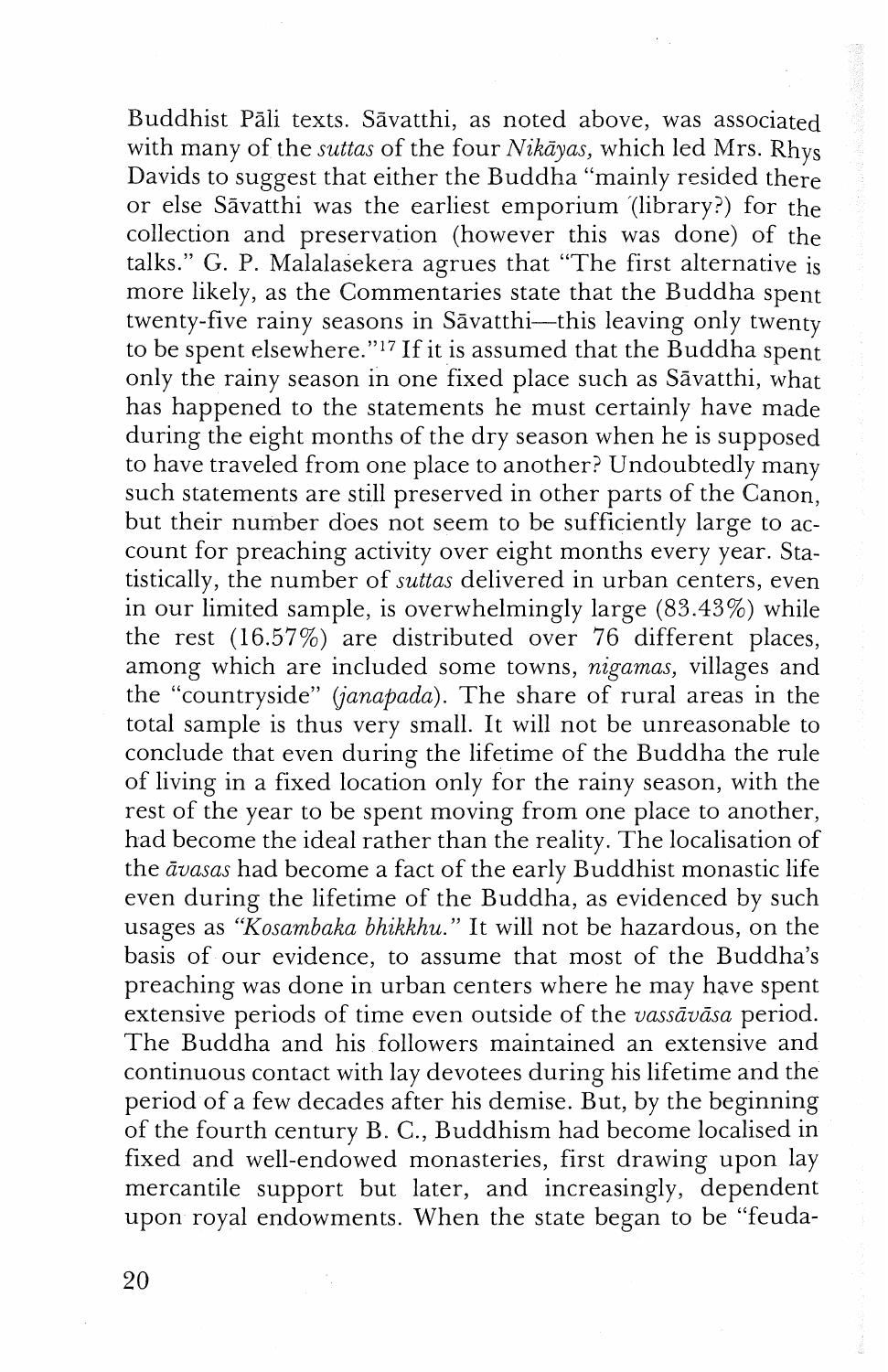lised" after the end of the Maurya empire, the sarigha was also consequently "feudalised," as it depended on endowments of land. By the time Mahāyāna came onto the scene, this process of "feudalisation" was far advanced and it left its own philosophical (especially metaphysical) imprint on the character of the evolving Buddhism itself.

Inscriptional evidence from the Asokan and the Sunga-Kānva periods sheds some interesting light on the urban-lay nexus of early Buddhism and its development up to the beginning of the Christian era. In his Bairat (Bhabru) inscription, Asoka recommends seven texts as deserving special attention. The emphasis seems to be on texts that are of direct relevance to the laity. In the inscriptions from Sanchi and Bharut the two terms that are frequently mentioned are the *dhammakathika* and the *pa6canekayika.* The first refers to a preacher of the *Dhamma*  and may be taken to mean a preacher to the laity. The second means one who has mastered (or memorised?) the five *Nikāyas* and may be taken to refer to a specialised monastic function related to the transmission of the Buddhist scriptures. The sarigha, on this evidence, had two distinct functions, that of preaching to the laity and of regulating monastic life and preserving and transmitting sacred texts from generation to generation. Already, however, the monastic function was beginning to receive greater attention than relations with the laity. This may partially reflect the large number of donors coming from villages and the countryside rather than the great urban centers which, presumably, were already in a state of decay in the post-Asokan period. This consolidation of the monastic tradition led to the development of the *Abhidhamma* tradition of early Buddhism, a school more geared to monastic thinking and life than to the everyday needs of the laity. The sangha seems to have begun its phase of "ruralization," when it was subject to increasing dependence on royal and "feudal" support. This becomes the major characteristic in the history of Mahayana Buddhism, especially of the Gupta and the post-Gupta periods. Thus, the decline of urbanism and the consequent loss of economic and social power by the mercantile classes had a direct impact on the nature and developement of Buddhism in India.<sup>18</sup>